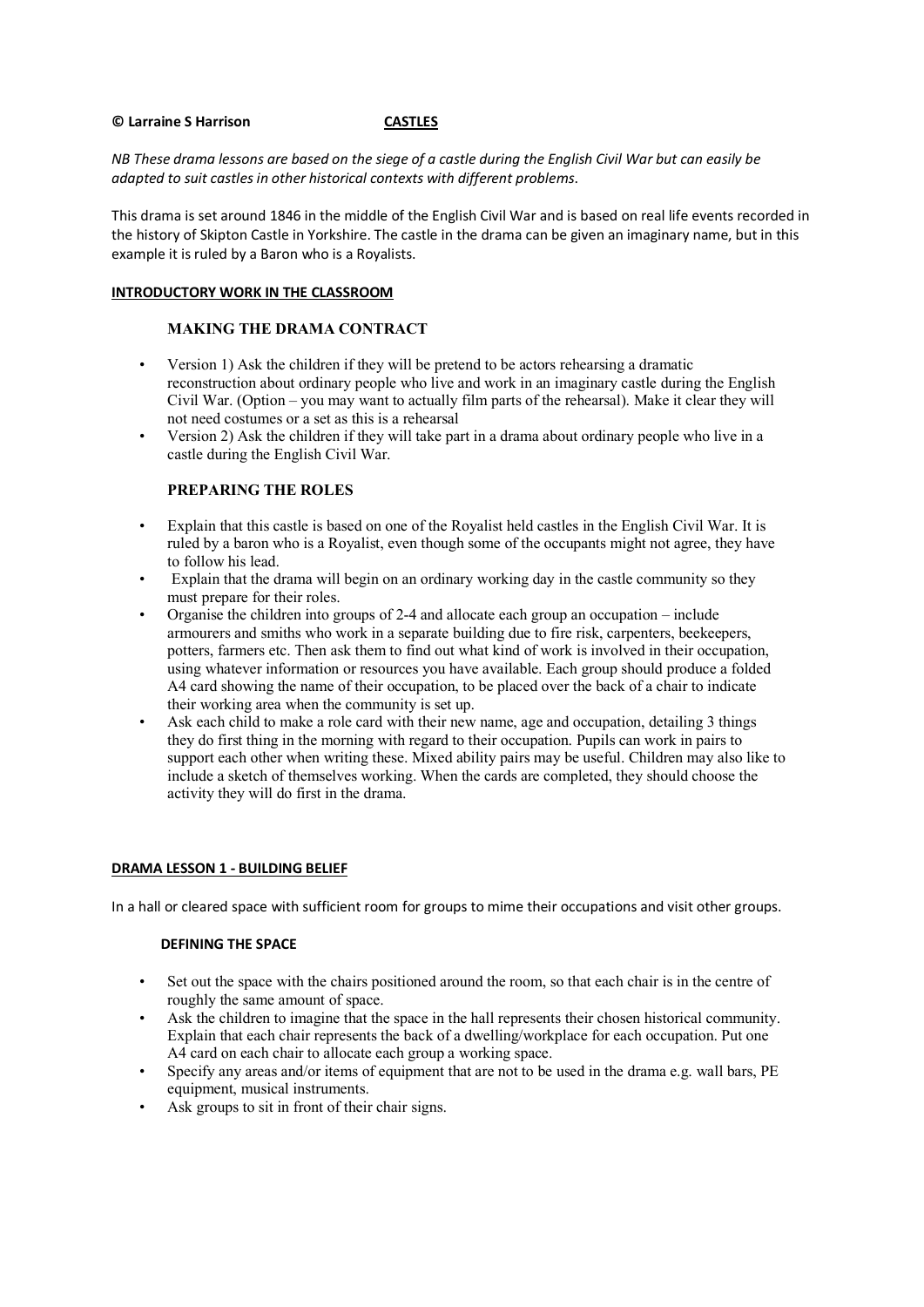## **EXPLAINING THE RULES/ SETTING UP TEACHER IN ROLE**

- Explain to the children that they will need to mime everything they need to do in the drama. Give a few examples by demonstrating e.g. how carpenters might saw wood. Make it clear that they will need to talk to each other as if they really were in that community at that time.
- Then, after reminding them that the drama will start with their first task as highlighted on their role cards, allow them a few minutes to discuss how they might mime their work and where they keep their equipment/tools etc. Make it clear that they live and work in the area around their chair. Tell groups to sit and fold their arms when they have decided on their mimes.
- Tell the children that they may also visit other groups in the community, to exchange goods or help each other e.g. a carpenter might offer fire wood to the blacksmith as payment for shoeing a horse.
- Set up Teacher-in role: Explain that whenever you wear a particular item of clothing such as a scarf, waistcoat or shawl, you will be playing the part of one of the community who keeps hens. Use this role to integrate with the children by asking for things they produce in exchange for eggs. Make it clear that if you are not wearing the item of clothing signifying the role, then you are not in role and you are observing.

# **STARTING WITH A FREEZE**

- Tell them that you will need them to start in a frozen position; (Version 1 -as if the film was on freeze-frame or a pause). Explain that when everyone is frozen, you will give a signal for them to start to move and speak.
- Allow groups a minute to decide on the frozen positions they will take up as they start their first task in the community. Then invite the children to take up their freeze positions two groups at a time, until they are all frozen. Then, on the word *Action* from you, they should come to life as agreed, until you say *Freeze,* when they must stop as if the film has frozen again.

# **USING DRAMATIC PLAY/OCCUPATIONAL MIME**

• Once the action has begun, let it run for as long as most children seem to be engaged or for a maximum of a few minutes. Visit each group as teacher in role to help build belief and offer support. Go out of role whenever you need to.

# **REINFORCING CONTRIBUTIONS**

• Stop the drama. Ask the groups to return to their signs. Ask half the class to show the other half the kind of jobs they were engaged in. Tell them to start with their original freeze positions and demonstrate some of the jobs. The children watching could guess what the jobs were. Then the observers can have a turn. Keep these demonstrations and discussions fairly short.

# **FOLLOW UP ACTIVITIES**

- Draw a plan of their castle and surrounding woods & farming land/ (make a model/ sketch a view of the castle from the village outside/ or sketch view of part of the inside.
- Create a webpage and/or printed leaflet about the castle use real websites and leaflets as models to identify persuasive writing to attract visitors – then adapt to own version- and/or each child writes a Day in the life of – whatever job they had.
- Create a coat of arms for the shields look at bold, bright heraldic tinctures- items superimposed on the main background e.g. tower, weapon, thistle, rose, eagle, dragon- use different ways to divide the shield- quarter, thirds, chevron, wavy line, zig zag, diamonds, diagonal lines.
- Invent a heroic, (exaggerated?) story linked to the coat of arms e.g. killing bears or dragons
- Invent or recreate stories, songs, ballads, poems for entertainment or to keep spirits up during siege e.g. St George and the Dragon or travellers' tales meeting strange beasts, giants, monsters etc- or courageous deeds. Exaggeration as part of the genre.
- Read and illustrate folk songs and ballads when people lived in castles-e.g. Greensleeves/ Summer is a cumin in/The Lady of Shallot/Ned of the Hill etc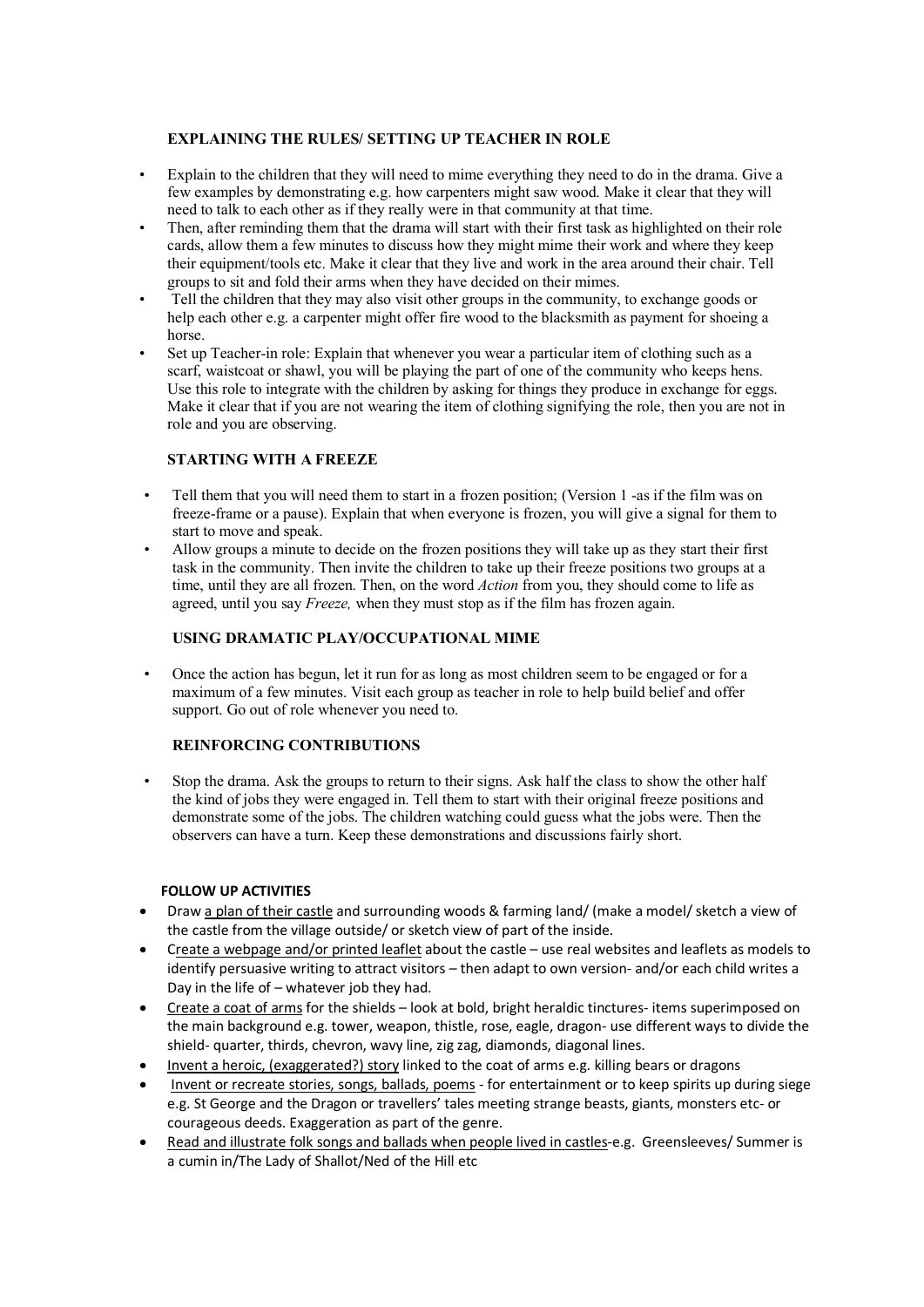## **DRAMA LESSON 2 – POSING A PROBLEM**

**This can take place in the classroom if you ask the children to imagine it is one of the rooms in the castle where a meeting is taking place amongst the ordinary people- but a hall set out as before is best.** 

- Use the item of costume to set up teacher in role and use the word Action to restart the drama.
- In role, call the people to an important meeting tell the castle people that you have some important news. An attack is imminent – The enemy Roundheads are only half a day's march away - They must prepare – Suggest and ask for more ideas on how each group might prepare e.g. carpenters chop down trees outside for better view of the enemy approaching/ smiths sharpen and prepare weapons / spinners & weavers- throw sheepskins over battlements to reduce impact of canons/ potters prepare large pots for pouring water on attackers/ beekeepers and farmers must move inside castle for protection – pack up belongings and as much food as they can put on carts- also prepare for a siege– bring in as much as they can, including hens. Harvest crops but only those that will keep – any seeds etc..
- Ask the people to return and do the things they agreed and anything else they can think of. Agree to meet in Great Hall later to report back.
- If you are in the hall, children can return to their group places and mime their preparations. If in a classroom, Stop the drama and ask the children to talk about what they will do and make a list.
- Hold another meeting to report back.

## **NARRATION TO MOVE ON**

- Stop the drama. Move time on and restart the drama at another meeting a few days later. Tell them that the Roundhead attackers camped outside woods – no movement – what are they up to? Discuss. Plan what to do. Carry out any plans in mime if appropriate. Stop the drama.
- Move time on again and narrate that the castle was under a siege for several months not much food – not much fire wood – The well was untouched so they had water.

## **COLLECTING SOLUTIONS TO THE PROBLEM**

- Restart drama to discuss what to do  $-$  give them some options. Explain that each has consequences. Create a diversion so some escape – but may be seen Surrender and join Roundheads – some soldiers not paid – will they believe us? Try to fight our way out – we are outnumbered. Surrender as Royalists and suffer consequences. What might happen to us? Carry on for longer – may not get help and could die. Any others? Stop the drama.
- Narrate that in the evening, the people talked about what options they preferred as they sat in their houses around fire. Give children a few minutes to think about what option they prefer. Then bring the drama to life as each group talk to each other about the options but make it clear that they should ask everyone in their group what they think. When everyone has expressed an opinion, they should sit warming their hands over a fire -as a sign they have finished. When most have finished Stop the drama.

# **SPOTLIGHTING**

• Ask the children to imagine a spotlight coming over to each group in turn, to bring their talk to life so other groups can listen in to a snippet of conversation. They will only perform a snippet when you point to them, and stop when you say Freeze.